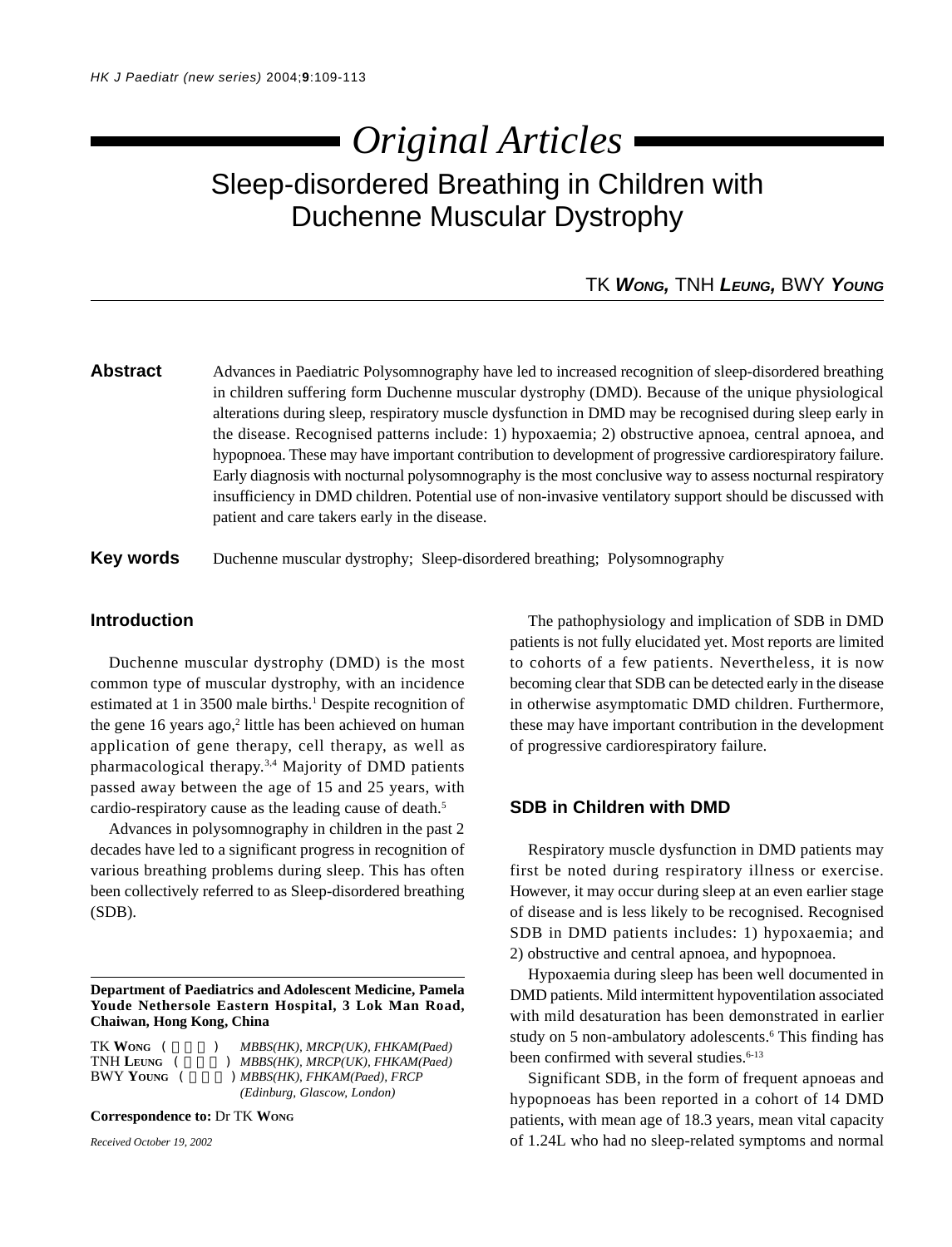daytime blood gas. The mean apnoea hypopnoea index (AHI) was  $9.6\pm1$  (mean $\pm$ SD) event/hour, as compared to apnoea index of <1 event/hour in normal children. Significant periodic arterial oxygen desaturation associated with episodes of hypopnoeas were detected.<sup>10</sup> Furthermore, regardless of the possible causes, sequential studies did show that hypoxaemia became more frequent and severe with age in DMD children.<sup>8</sup>

In contrast, the arterial carbon dioxide tension does not rise until the very terminal phase of the disease. Study on non-DMD patients with diaphragmatic paralysis has shown marked hypoventilation with oxygen desaturation and elevated arterial carbon dioxide (PaCO<sub>2</sub>) in REM sleep.<sup>14</sup> In DMD patients, decreased minute ventilation without increase in  $PaCO<sub>2</sub>$  has been demonstrated. It was proposed that this may be due to a lower metabolic  $CO_2$  production related to reduction in muscle mass.15

# **Pathophysiology**

DMD patients are prone to respiratory disturbances during sleep because of the unique physiological alterations during sleep, especially during rapid eye movement (REM) sleep.

Two important physiological changes occur during sleep. Both of them have potential significant impact on respiratory physiology in DMD patients.

# *1) Atonia of Intercostal Muscles and Accessory Muscles*

While awake, breathing in DMD patients with muscular weakness is accomplished by combined effort of accessory muscles and diaphragm, while abdominal muscles support and serve as a fulcrum for the diaphragm. They can only increase minute ventilation by raising their respiratory rate. They also adopt a breathing strategy of alternating between using the diaphragm and then the other inspiratory muscles.<sup>16</sup>

During REM sleep, the combined effect of muscle atonia and diaphragmatic compromise will put DMD patients at risk of hypo-ventilation and oxygen desaturation.

a) During REM sleep, accessory muscle activity and cyclic inspiratory-related muscle activity of intercostal muscle disappear. Under this condition, the diaphragm is basically the only active respiratory muscle. Even in normal subjects, diaphragm activity is decreased and exhibits intermittent decremental activity during single

breaths and clustered pauses. As a result, there is a decrease in tidal volume, alveolar ventilation, mild decrease in oxygen saturation, and mild increase in  $PaCO<sub>2</sub>$ .

b) Diaphragmatic function in DMD patient is compromised in 3 aspects: i) increased chest wall compliance related to intercostal muscle weakness; ii) mechanical disadvantage due to horizontal placement of diaphragm in children with neuromuscular disease;<sup>17</sup> iii) fatty tissue infiltration and fibrosis in DMD patients with advanced disease.<sup>18</sup>

Whether diaphragmatic weakness has a major contributing role in the early REM desaturation is still unclear.19 Measuring transdiaphragmatic pressure during sleep may help clarify the issue. However, recruitment of the patients has proved difficult due to the invasive nature of the study.10,20

#### *2) Increased Upper Airway Resistance*

During REM sleep, atonia of pharyngeal muscle will lead to increased upper airway resistance even in normal subjects. In DMD patients, it is even worse because of the preferential involvement of the pharyngeal muscles.<sup>12</sup> Macroglossia, which is present in about 1/3 of the DMD patients, may also increase the upper airway resistance.<sup>21</sup> Like other children, they may also develop adenotonsillar hypertrophy, which increases the upper airway resistance even further.

Increased upper airway resistance during sleep is believed to be the major contributing factor in development of apnoeas and hypopnoeas, early in the disease. In children without neuromuscular weakness, the increased upper airway resistance frequently manifests as obstructive apnoeas and hypopnoeas. However, in DMD patients, it often manifests as "central apnoea". This has been referred to as "pseudo-central apnoea". It reflects diaphragmatic fatigue, which manifests as inability of the weakened diaphragm to overcome the increased upper airway resistance.8,10,13

The importance of upper airway resistance in development of early REM desaturation is supported by 3 important findings: 1) demonstration of reversal of "central apnoea" following treatment with continuous positive airway pressure; $12$  2) possible evolution with age of apnoeas from obstructive to apparently central in one study;<sup>8</sup> 3) demonstration of normal respiratory drive in a group of advanced DMD patients, using the technique of occlusion pressure response.22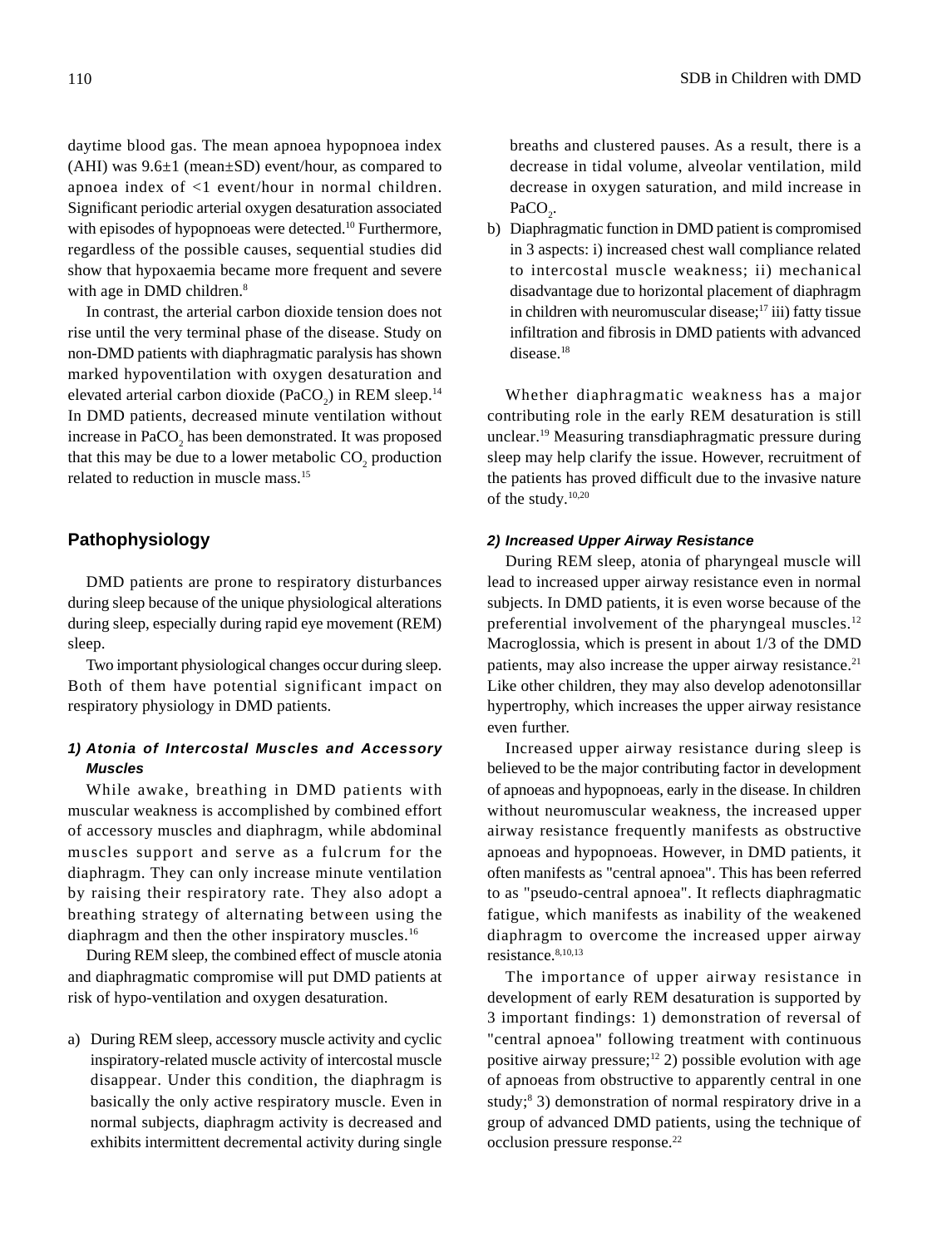# **Predictors of SDB in DMD**

There has been a continual debate on when nocturnal polysomnogram is indicated. Several studies have looked into the predictors of sleep disordered breathing. These include daytime symptoms, pulmonary function indices, and daytime arterial blood gas tensions.

#### *Daytime Symptoms*

Studies on daytime symptoms, such as daytime hypersomnolence and headache, have yielded contradictory results. In earlier studies, no daytime complaint was documented in patients with advanced disease with SDB.10 Other researchers claimed that daytime symptoms were indeed present.<sup>20</sup> There may be 2 reasons for this discrepancy.

- 1) Sleep efficiency and sleep architecture are surprisingly preserved in the presence of significant nocturnal hypoxaemia.10,20 This is probably due to the fact that arousals from hypoxaemia in REM sleep are related to changes of intra-thoracic pressure generated by the contraction of diaphragm, which is lacking in the DMD patients. This preservation of sleep architecture explain the mildness or absence of daytime symptoms, because restorative non-REM sleep can still occur uninterrupted and in normal amounts.
- 2) Because of the subtle nature and the slow progression, symptoms may easily be overlooked.

# *Pulmonary Function Indices and Daytime Blood Gas Tensions*

Studies have also shown that spirometry indices, Maximum Inspiratory Pressure (MIP), Maximum Expiratory Pressure (MEP), and daytime blood gas tensions have no significant correlation with nocturnal apnoea/ hypopnoea and hypoxaemia.<sup>23</sup>

The poor discriminating ability of pulmonary function testing for predicting respiratory muscle failure may be related to other factors such as upper-airway obstruction, ability to clear the airway, abdominal wall stability, obesity, malnutrition, and level of activity, which are all difficult to assess.

### **Diagnosis of SDB in DMD Patients**

DMD patients at risk of developing respiratory dysfunction can be identified with the help of regular pulmonary monitoring. This includes 6-monthly spirometry, respiratory muscle strength, and oxygen saturation. Despite their limitation in predicting nocturnal hypoxaemia, absolute vital capacity and daytime arterial  $CO<sub>2</sub>$  tension have been shown to have the strongest correlation with survival.<sup>24</sup> An absolute vital capacity of less than 1L has been considered as a reliable indicator of the onset of terminal phase of the illness.<sup>24</sup> Furthermore, a marked reduction in vital capacity of 20% or more when the patient assumes the supine position is strongly suggestive of diaphragmatic weakness.<sup>14,25</sup>

Nocturnal polysomnogram (PSG) is considered the most conclusive way to assess nocturnal respiratory insufficiency. However, there are considerable controversies as to when PSG should be performed.<sup>8,12,24,26,27</sup> The relative indications may include daytime symptoms, abnormalities of arterial blood gas, or observed obstructive apnoea.

Early PSG findings may include sleep disruption and paradoxical breathing in all stages of sleep, mild tachypnoea, and borderline oxygen saturation. If the study is normal, further testing is usually performed on a yearly basis or every 2 years unless there is an increase in symptoms, marked weight gain or loss, change in pulmonary function parameters, or increased hospitalisations for pneumonia.

Alternatively, nocturnal oximetry can be employed. Oximetry is particularly sensitive in DMD patients whose relative immobility reduces saturation trace artefacts and whose reduced pulmonary oxygen stores means that even small changes in total ventilation will result in detectable desaturation.

As the disease progresses, persistent nocturnal hypoventilation will ensue. The PSG will typically show a progressive worsening of apnoea and desaturation from involvement in REM sleep to both REM and non-REM sleep. Development of non-REM sleep abnormalities may signal impending respiratory failure and death.<sup>28</sup>

# **Management of SDB in DMD Patients**

The hypoxaemia is believed to be of pathological significance. It may lead to significant sleep disruption, resulting in daytime symptoms. In addition, it may also have significant contribution to deterioration of pulmonary function and development of cor pulmonale. Equally significant is the hypoxaemia associated with cardiac rhythm disturbances, which could predispose to early mortality.<sup>29</sup>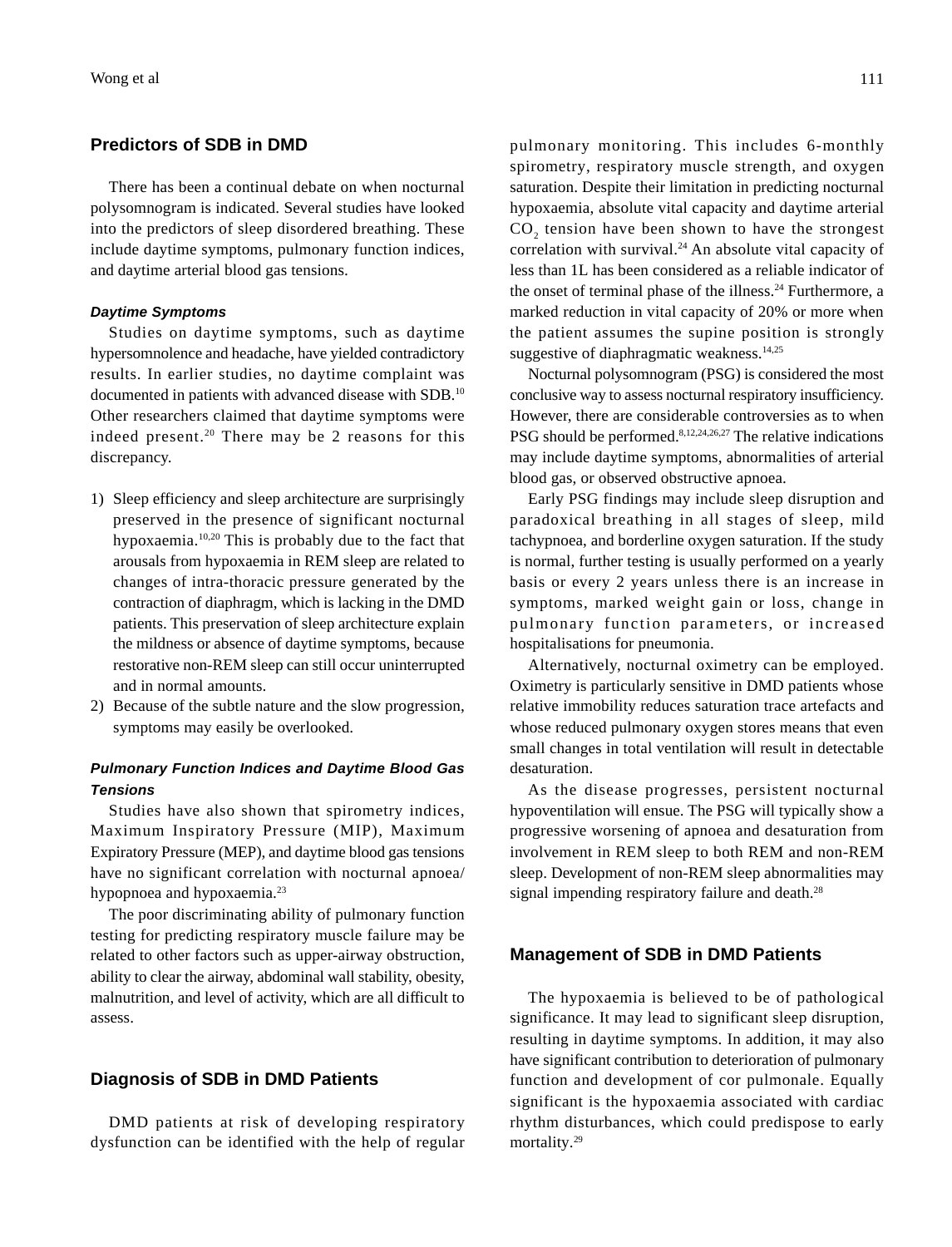However, because of the limited data available on the possible link between the specific SDB involved and the prognosis, there is no firm consensus yet on the type of intervention that should be used, which patients to treat, or at what stage of their illness to intervene.

Nevertheless, nocturnal non-invasive ventilation has been increasingly used in DMD patients.19,30-32 The indications may include: 1) nocturnal hypoxaemia; 2) sleep hypoventilation; 3) daytime hypercapnoea or dyspnoea.

The pros and cons of starting non-invasive ventilatory support should be considered.

- 1) Nocturnal non-invasive pressure support has been shown to be effective in treatment of apnoeas and hypopnoeas, together with reversal of oxygen desaturation.<sup>8</sup> Reversal of significant hypoxaemia may prevent development of daytime symptoms, cor pulmonale, and sudden death.
- 2) Patients' perception of quantity and quality of life following treatment with non-invasive ventilation has been better than as expected previously.<sup>33</sup>
- 3) There has been no direct link between the prognosis and detection of nocturnal hypoxaemia.
- 4) Pulmonary function continues to deteriorate (although at a slower rate) despite nocturnal pressure support and sustained reversal of daytime  $PaCO_{2}$  abnormality.
- 5) Complication from non-invasive ventilation, like pressure sores, may be higher because of the muscle weakness, which impairs their ability to remove noxious stimuli.

Negative-pressure support devices such as the iron lung or cuirass ventilators are falling out of favour because of their low portability, and possible cause of obstructive apnoeas.34 Nasal ventilation has become a popular and effective intervention for those patients requiring intermittent or nocturnal ventilation.

Considering the complex ethical issue, patients' expectation and perception of quality of life, and the limited understanding of the pathophysiology involved, it is highly recommended that the issue of ventilator support should be discussed with the patients and the care takers early in the disease.

## **Conclusion**

SDB is increasingly recognised in DMD patients before the onset of terminal phase of their illness. Polysomnographic abnormalities include nocturnal hypoxaemia,

apnoea, and hypopnoea. Early detection is important since they might have important implications in the progression of the cardiopulmonary failure. Non-invasive ventilation is effective in reversal of the hypoxaemia, apnoea, and hypopnoea. However its use should be individualised with detailed discussion with the patients and parents.

# **References**

- 1. Emery AE. Population frequencies of inherited neuromuscular diseases – a world survey. Neuromuscul Disord 1991;1:19-29.
- 2. Kunkel LM, Monaco AP, Middlesworth W, Ochs HD, Latt SA. Specific cloning of DNA fragments absent from the DNA of a male patient with an X-chromosome deletion. Proc Natl Acad Sci USA 1985;82:4778-82.
- 3. Inkley SR, Oldenburg FC, Vignos PJ Jr. Pulmonary function in Duchenne muscular dystrophy related to stage of disease. Am J Med 1974;56:297-306.
- 4. Urtizberea JA. Therapies in muscular dystrophy: current concepts and future prospects. Eur Neurol 2000;43:127-32.
- 5. Boland BJ, Silbert PL, Groover RV, Wollan PC, Silverstein MD. Skeletal, cardiac, and smooth muscle failure in Duchenne muscular dystrophy. Pediatr Neurol 1996;14:7-12.
- 6. Redding GJ, Okamoto GA, Guthrie RD, Rollevson D, Milstein JM. Sleep patterns in nonambulatory boys with Duchenne muscular dystrophy. Arch Phys Med Rehabil 1985;66:818-21.
- 7. Manni R, Zucca C, Galimberti CA, et al. Nocturnal sleep and oxygen balance in Duchenne muscular dystrophy. A clinical and polygraphic 2-year follow-up study. Eur Arch Psychiatry Clin Neurosci 1991;240(4-5):255-7.
- 8. Khan Y, Heckmatt JZ. Obstructive apnoeas in Duchenne muscular dystrophy. Thorax 1994;49:157-61.
- 9. Labanowski M, Schmidt-Nowara W, Guilleminault C. Sleep and neuromuscular disease: frequency of sleep-disordered breathing in a neuromuscular disease clinic populations. Neurology 1996; 47:1173-80.
- 10. Smith PE, Calverley PM, Edwards RH. Hypoxemia during sleep in Duchenne muscular dystrophy. Am Rev Respir Dis 1988;137: 884-8.
- 11. Manni R, Ottolini A, Cerveri I, et al. Breathing patterns and HbSaO2 changes during nocturnal sleep in patients with Duchenne muscular dystrophy. J Neurol 1989;236:391-4.
- 12. Smith PE, Edwards RH, calverley PM. Mechanisms of sleep disordered breathing in chronic neuromuscular disease: implications of management. Q J Med 1991;81:961-73.
- 13. Smith PE, Edwards RH, Calverley PM. Ventilation and breathing pattern during sleep in Duchenne muscular dystrophy. Chest 1989;96:1346-51.
- 14. Newsom-Davis J. Diaphragmatic function and alveolar hypoventilation. Q J Med 1976;177:87-100.
- 15. Smith PE, Calverley PM, Edwards RH, Evans GA, Campbell EJ. Practical problems in the respiratory care of patients with muscular dystrophy. N Engl J Med 1987;316:1197-205.
- 16. Roussos C, Fixley M, Gross D, Macklem PT. Fatigue of inspiratory muscles and their synergistic behavior. J Appl Physiol 1979;46:897-904.
- 17. Papastamelos C, Panitch HB, Allen JL. Chest wall compliance